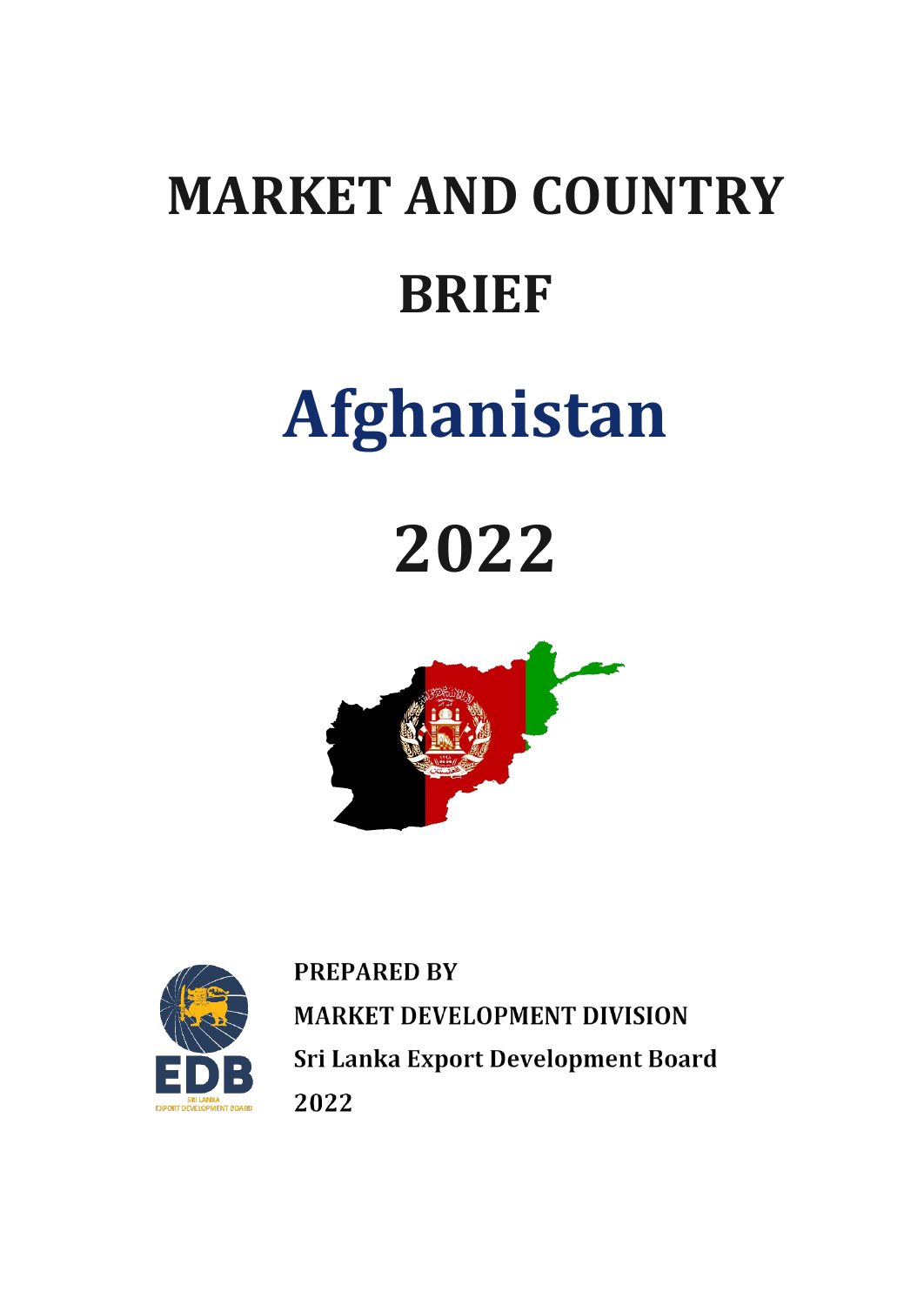### **Contents**

| 1. INTRODUCTION TO TRADE BETWEEN SRI LANKA & AFGHANISTAN 1     |
|----------------------------------------------------------------|
| 2. SRI LANKA'S BILATERAL TRADE WITH AFGHANISTAN (2015-2021)  1 |
|                                                                |
|                                                                |
|                                                                |
|                                                                |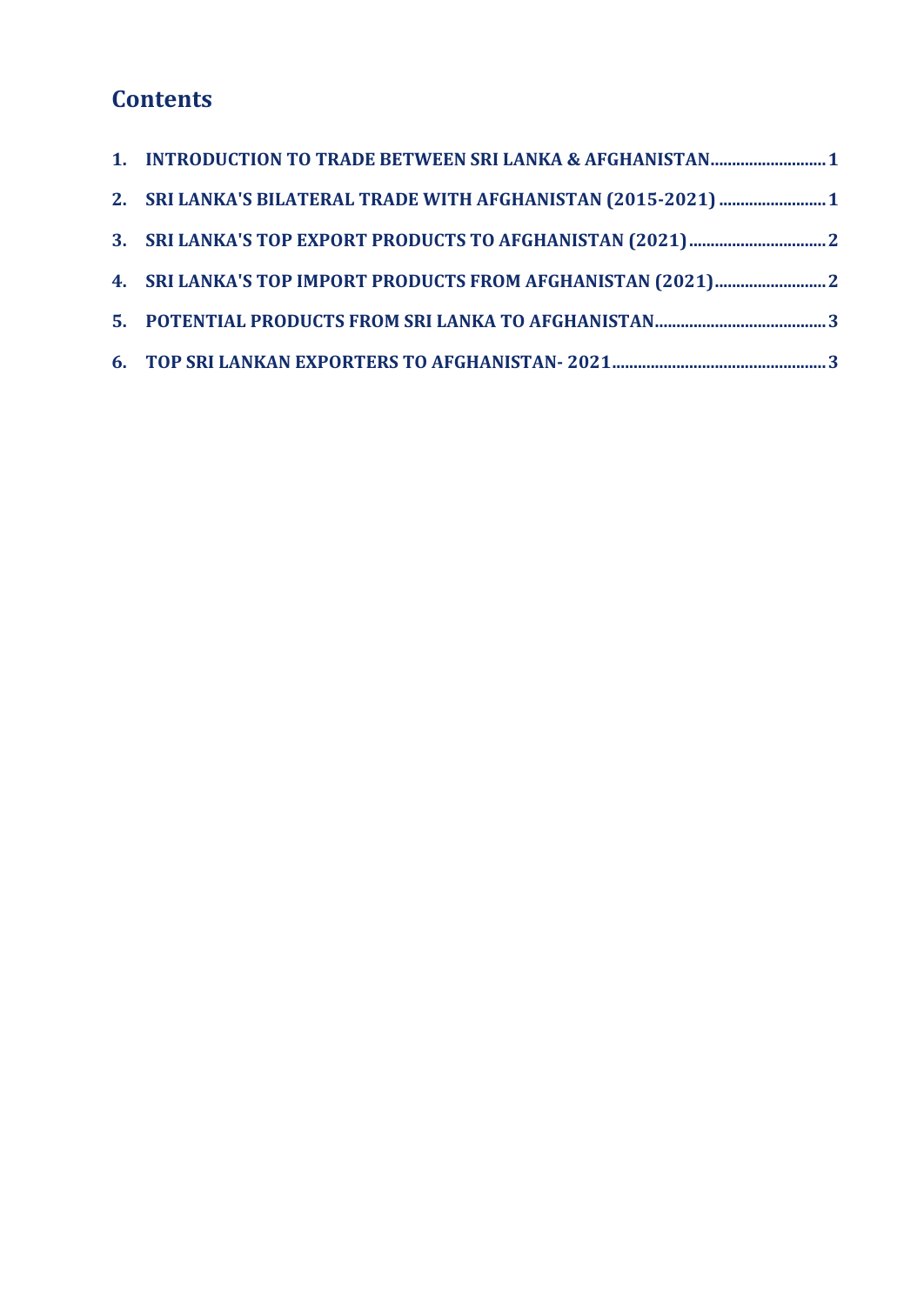#### <span id="page-2-0"></span>**1. INTRODUCTION TO TRADE BETWEEN SRI LANKA & AFGHANISTAN**

Afghanistan is the 131st export destination for Sri Lanka. Total export value from Sri Lanka to Afghanistan was USD 0.95 Mn in year 2021 and total imports from Afghanistan to Sri Lanka for the same period were USD 0.05 Mn.

Sri Lanka's main export products to Afghanistan in year 2021 were other Products of Base Metal, Pneumatic & Retreated Rubber Tyres & Tubes, Processed Vegetables, Fruits & Juices, Desiccated Coconut and Other Products of Plastics.

|      |               |        | <i>Values in USD Million</i> |
|------|---------------|--------|------------------------------|
| Year | <b>Export</b> | Import | <b>Trade Balance</b>         |
| 2015 | 0.49          | 0.02   | 0.47                         |
| 2016 | 0.63          | 0.05   | 0.58                         |
| 2017 | 0.71          | 0.11   | 0.60                         |
| 2018 | 0.49          | 0.09   | 0.40                         |
| 2019 | 0.64          | 0.08   | 0.56                         |
| 2020 | 0.17          | 0.03   | 0.04                         |
| 2021 | 0.95          | 0.05   | 0.90                         |

#### <span id="page-2-1"></span>**2. SRI LANKA'S BILATERAL TRADE WITH AFGHANISTAN (2015-2021)**



*Source: Sri Lanka Customs*

*Values in USD Million*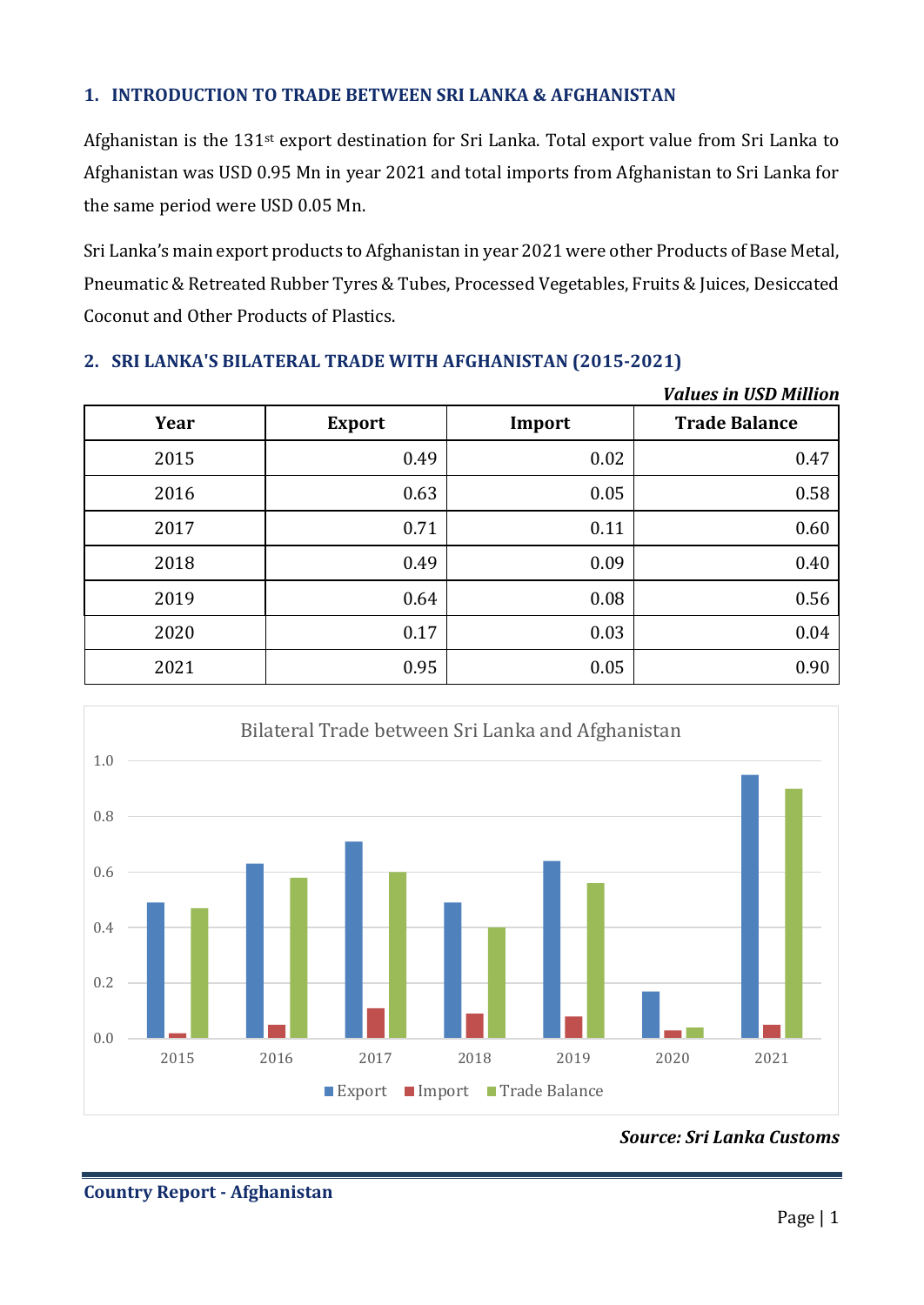#### <span id="page-3-0"></span>**3. SRI LANKA'S TOP EXPORT PRODUCTS TO AFGHANISTAN (2021)**

#### *Values in USD Thousand*

| <b>No</b> | Product                                    | 2021   |
|-----------|--------------------------------------------|--------|
| 1         | Other Products of Base Metal               | 844.79 |
| 2         | Pneumatic & Retreated Rubber Tyres & Tubes | 48.98  |
| 3         | Processed Vegetables, Fruits & Juices      | 43.36  |
| 4         | <b>Desiccated Coconut</b>                  | 15.18  |
| 5         | <b>Other Products of Plastics</b>          | 1.45   |
|           | Total:                                     | 953.76 |

*Source: Sri Lanka Customs*

#### <span id="page-3-1"></span>**4. SRI LANKA'S TOP IMPORT PRODUCTS FROM AFGHANISTAN (2021)**

#### **V***alues in USD Thousand*

| <b>No</b>      | <b>Product</b>                                                 | 2021  |
|----------------|----------------------------------------------------------------|-------|
| 1              | <b>Plants and Parts of Plants</b>                              | 42.22 |
| $\overline{2}$ | Telephone Sets, Audio/Video Equipment & Parts                  | 2.68  |
| 3              | Saffron                                                        | 1.54  |
| 4              | <b>Automatic Data Processing Machines</b>                      | 1.07  |
| 5              | Other Electrical & Electronic Products                         | 0.83  |
| 6              | Tools, Implements, Cutlery & Parts                             | 0.56  |
| 7              | Processed Vegetables, Fruits & Juices                          | 0.49  |
| 8              | Other Fruits                                                   | 0.47  |
| 9              | Textile Floor Coverings (Carpets, Mats, Floor Coverings etc)   | 0.28  |
| 10             | Men's Outerwear                                                | 0.27  |
| 11             | <b>Furniture &amp; Seats</b>                                   | 0.22  |
| 12             | Footwear                                                       | 0.22  |
| 13             | <b>Other Products of Plastics</b>                              | 0.22  |
| 14             | Other Products of Base Metal                                   | 0.19  |
| 15             | Made-up Textile Articles (Blankets, Rugs, Linen, Curtains etc) | 0.18  |